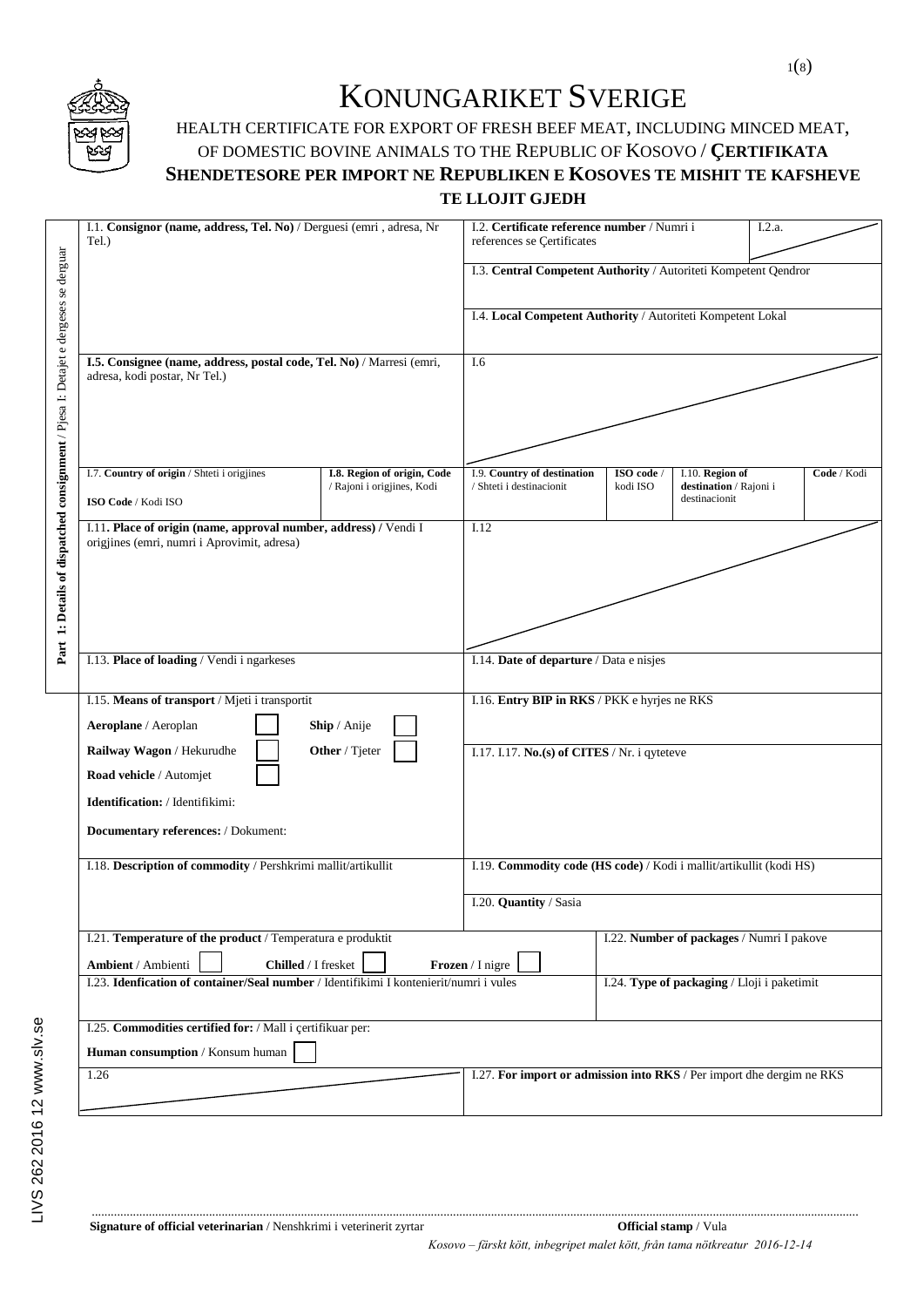|         |                                                                                                                                                                                                                                                                                                                                                                                                                                                                                                                                                                                                  |                                                     |                                                           |                                                                                                                                                                                                                                                                                                                                                                                                          | Approval no of establishment / Numri i lejes se stabilimentit |                                                     |                                              |                                         |  |  |
|---------|--------------------------------------------------------------------------------------------------------------------------------------------------------------------------------------------------------------------------------------------------------------------------------------------------------------------------------------------------------------------------------------------------------------------------------------------------------------------------------------------------------------------------------------------------------------------------------------------------|-----------------------------------------------------|-----------------------------------------------------------|----------------------------------------------------------------------------------------------------------------------------------------------------------------------------------------------------------------------------------------------------------------------------------------------------------------------------------------------------------------------------------------------------------|---------------------------------------------------------------|-----------------------------------------------------|----------------------------------------------|-----------------------------------------|--|--|
|         | Species (scientific name) /<br>Speciet (emri shkencor)                                                                                                                                                                                                                                                                                                                                                                                                                                                                                                                                           | Nature of<br>commodity /<br>Natyra e mallit         | Treatment type /<br>Lloji i trajtimit                     | <b>Abattoir</b> / Thertore                                                                                                                                                                                                                                                                                                                                                                               | Cutting plant /<br>Fabrike therjeje                           | Cold store /<br>Frigoriferi                         | Number of<br>packages /<br>Numri i<br>pakove | <b>Net</b><br>weight /<br>Pesha<br>neto |  |  |
|         |                                                                                                                                                                                                                                                                                                                                                                                                                                                                                                                                                                                                  |                                                     |                                                           |                                                                                                                                                                                                                                                                                                                                                                                                          |                                                               |                                                     |                                              |                                         |  |  |
|         |                                                                                                                                                                                                                                                                                                                                                                                                                                                                                                                                                                                                  |                                                     |                                                           |                                                                                                                                                                                                                                                                                                                                                                                                          |                                                               |                                                     |                                              |                                         |  |  |
|         |                                                                                                                                                                                                                                                                                                                                                                                                                                                                                                                                                                                                  |                                                     |                                                           |                                                                                                                                                                                                                                                                                                                                                                                                          |                                                               |                                                     |                                              |                                         |  |  |
| Π.      |                                                                                                                                                                                                                                                                                                                                                                                                                                                                                                                                                                                                  | Health Information / Informacion shendetsor         |                                                           |                                                                                                                                                                                                                                                                                                                                                                                                          |                                                               | II.a. Certificate reference number / Certifikate me | II.b.                                        |                                         |  |  |
|         |                                                                                                                                                                                                                                                                                                                                                                                                                                                                                                                                                                                                  |                                                     |                                                           | numer reference                                                                                                                                                                                                                                                                                                                                                                                          |                                                               |                                                     |                                              |                                         |  |  |
| II.1.   |                                                                                                                                                                                                                                                                                                                                                                                                                                                                                                                                                                                                  |                                                     | Public Health Attestation / Vertetim per shendetin public |                                                                                                                                                                                                                                                                                                                                                                                                          |                                                               |                                                     |                                              |                                         |  |  |
| II.1.1. | Rregulloreve (EC) Nr 178/2002, (EC) Nr 852/2004, (EC) Nr 853/2004 dhe (EC) Nr 854/2004 dhe (EC) 999/2001 dhe çertifikoj qe mishi i gjedheve<br>shtepiake i pershkruar ne Pjesa I eshte prodhuar konform kerkesave, dhe ne veçanti, qe:<br>the [meat] [minced meat] <sup>(1)</sup> comes from (an) establishment(s) implementing a programme based on the HACCP principles in accordance<br>with Regulation (EC) No 852/2004; / [mishi] [mishi i grire] $^{(1)}$ yien nga stabiliment(e) qe zbatojne nje program te bazuar mbi principet e HACCP<br>ne perputhje me rregulloren (EC) Nr 853/2004; |                                                     |                                                           |                                                                                                                                                                                                                                                                                                                                                                                                          |                                                               |                                                     |                                              |                                         |  |  |
| II.1.2. | the meat has been obtained in compliance with Section I of Annex III to Regulation (EC) No 853/2004; / mishi eshte marre ne perputhje me<br>Seksionin I te Aneksit III te Rregullores (EC) Nr 853/2004;                                                                                                                                                                                                                                                                                                                                                                                          |                                                     |                                                           |                                                                                                                                                                                                                                                                                                                                                                                                          |                                                               |                                                     |                                              |                                         |  |  |
|         | $^{(1)}$ II.1.3. the minced meat has been obtained in compliance with Section I of Annex II to Regulation (EC) No 853/2004 and frozen to an internal<br>temperature of not more than $-18^{\circ}\text{C}$ ; / Mishi i grire eshte marre ne perputhje me Seksionin I te Aneksit II te Rregullores (EC) Nr 853/2004<br>dhe ngrire ne nje temperature te brendshme jo me shume se $-18^{\circ}$ C;                                                                                                                                                                                                 |                                                     |                                                           |                                                                                                                                                                                                                                                                                                                                                                                                          |                                                               |                                                     |                                              |                                         |  |  |
| II.1.4. | the meat has been produced found fit for human consumption following ante and post -mortem inspections carried out in accordance<br>with Chapter II of Section I and Chapters I and IX of Section IV of Annex I to Regulation (EC) No 854/2004; / mishi eshte prodhuar dhe<br>gjetur i shendetshem per konsum human pas inspektimeve ante dhe post -mortem te kryera ne perputhje me Kapitullin II te Seksionit I dhe kapitujt<br>I dhe IX te Seksionit IV te Aneksit I te Rregullores (EC) Nr 853/2004;                                                                                         |                                                     |                                                           |                                                                                                                                                                                                                                                                                                                                                                                                          |                                                               |                                                     |                                              |                                         |  |  |
|         | <sup>(1)</sup> either [the carcass or parts have been marked with health mark in accordance with Chapter III of Section I of Annex I to Regulation<br>(EC) No 854/2004;]/<br>[karkasa ose pjese te saj jane tregtuar me vule shendetsore ne perputhje me Kapitullin III te Seksionit I te Aneksit I te Rregullores                                                                                                                                                                                                                                                                               |                                                     |                                                           |                                                                                                                                                                                                                                                                                                                                                                                                          |                                                               |                                                     |                                              |                                         |  |  |
| II.1.5. |                                                                                                                                                                                                                                                                                                                                                                                                                                                                                                                                                                                                  |                                                     |                                                           |                                                                                                                                                                                                                                                                                                                                                                                                          |                                                               |                                                     |                                              |                                         |  |  |
|         | $^{(1)}$ ose<br>${}^{(1)}$ or                                                                                                                                                                                                                                                                                                                                                                                                                                                                                                                                                                    | (EC) Nr 853/2004;                                   |                                                           | [the packages of [meat] [minced meat] <sup>(1)</sup> have been marked with an identification mark in accordance with Section I of Annex                                                                                                                                                                                                                                                                  |                                                               |                                                     |                                              |                                         |  |  |
|         | $^{(1)}$ ose<br>853/2004;]                                                                                                                                                                                                                                                                                                                                                                                                                                                                                                                                                                       | II to Regulation (EC) No $853/2004$ ; $\frac{1}{1}$ |                                                           | [paketimet e [mish] [mish i grire] <sup>(1)</sup> jane tregtuar me vule identifikimi ne perputhje me Seksionin I te Aneksit II te Rregullores (EC) Nr                                                                                                                                                                                                                                                    |                                                               |                                                     |                                              |                                         |  |  |
| II.1.6. | produktet ushqimore;                                                                                                                                                                                                                                                                                                                                                                                                                                                                                                                                                                             |                                                     |                                                           | the [meat] [minced meat] <sup>(1)</sup> satisfies the relevant criteria set out in Regulation (EC) No 2073/2005 on microbiological criteria for<br><b>foodstuffs;</b> / [mishi] [mishi i grire] <sup>(1)</sup> ploteson kriteret perkatese percaktuar ne Rregulloren (EC) Nr 2073/2005 mbi kriteret mikrobiologjike per                                                                                  |                                                               |                                                     |                                              |                                         |  |  |
| II.1.7. |                                                                                                                                                                                                                                                                                                                                                                                                                                                                                                                                                                                                  |                                                     |                                                           | the guarantees covering live animals and products thereof provided by the residue plans submitted in accordance with Directive<br>96/23/EC, and in particular Article 29 thereof, are fulfilled; / garancite ne lidhje me kafshet e gjalla dhe produktet e tyre ofrohen nga planet<br>e mbetjeve te parashtruara ne perputhje me Direktiven 96/23/EC, dhe ne veçanti ne Nenin 29 te saj, jane plotesuar; |                                                               |                                                     |                                              |                                         |  |  |

LIVS 242 2016 12 www.slv.se LIVS 242 2016 12 www.slv.se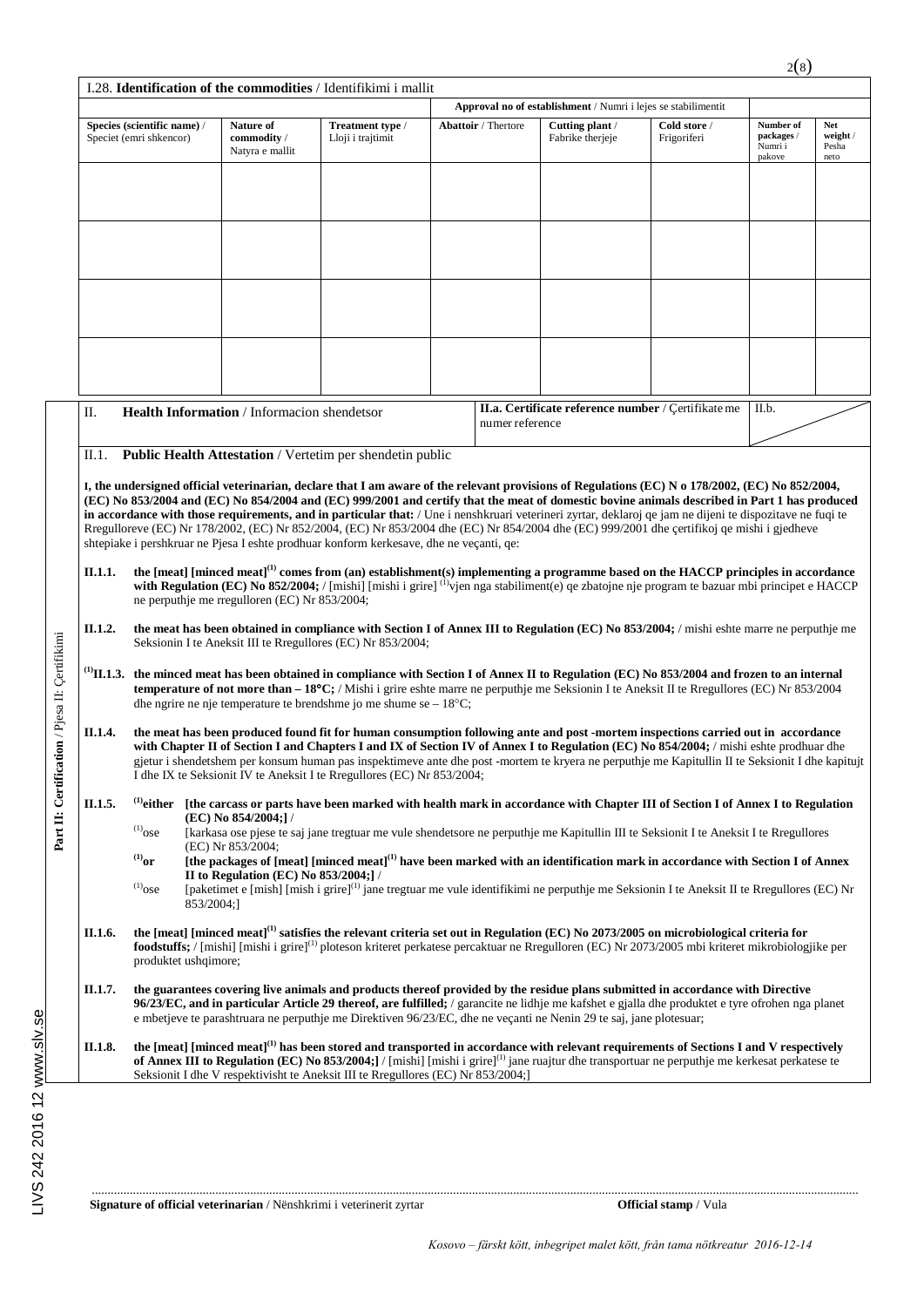|         |                                                                                                                                                                                                                                                                                                                                                           |                                                                                                                                                                                                                                                                                                                                                                            |                                                                                                                                                                                                                                                                                                                                                                                                                                                                                                                                                                                                                                                                                                           | 3(8)  |  |  |  |  |
|---------|-----------------------------------------------------------------------------------------------------------------------------------------------------------------------------------------------------------------------------------------------------------------------------------------------------------------------------------------------------------|----------------------------------------------------------------------------------------------------------------------------------------------------------------------------------------------------------------------------------------------------------------------------------------------------------------------------------------------------------------------------|-----------------------------------------------------------------------------------------------------------------------------------------------------------------------------------------------------------------------------------------------------------------------------------------------------------------------------------------------------------------------------------------------------------------------------------------------------------------------------------------------------------------------------------------------------------------------------------------------------------------------------------------------------------------------------------------------------------|-------|--|--|--|--|
| Π.      |                                                                                                                                                                                                                                                                                                                                                           | Health Information / Informacion shendetsor                                                                                                                                                                                                                                                                                                                                | II.a. Certificate reference number / Numri referent<br>I certificates                                                                                                                                                                                                                                                                                                                                                                                                                                                                                                                                                                                                                                     | II.b. |  |  |  |  |
| II.1.9. |                                                                                                                                                                                                                                                                                                                                                           |                                                                                                                                                                                                                                                                                                                                                                            | with regard to bovine spongiform encephalopathy (BSE): / persa i perket encephalopatise spongiforme te gjedhit (BSE):                                                                                                                                                                                                                                                                                                                                                                                                                                                                                                                                                                                     |       |  |  |  |  |
|         | $^{(1)}$ ose                                                                                                                                                                                                                                                                                                                                              | <sup>(1)</sup> either [II.1.9.1. for imports from a country or a region with a negligible BSE risk and listen as such in Decision 2007/453/EC; /<br>[per importet nga nje vend apo rajon me nje rrezik te paperfillshem BSE dhe te listuara si te tilla ne Vendimin 2007/453/EC;                                                                                           |                                                                                                                                                                                                                                                                                                                                                                                                                                                                                                                                                                                                                                                                                                           |       |  |  |  |  |
|         |                                                                                                                                                                                                                                                                                                                                                           | (a) the country or region is classified in accordance with Article 5(2) of Regulation (EC) No 999/2001 as a country or region<br>posing a negligible BSE risk; / (a) vendi ose rajoni eshte klasifikuar ne perputhje me Nenin 5(2) te Rregullores (EC) Nr 999/2001, si<br>nje vend apo rajon qe paraqet nje rrezik te paperfillshem BSE;                                   |                                                                                                                                                                                                                                                                                                                                                                                                                                                                                                                                                                                                                                                                                                           |       |  |  |  |  |
|         | (b) the animals from which the bovine meat or minced meat was derived were born, continuously reared and slaughtered in a<br>country with a negligible BSE risk <sup>(13)</sup> ; / (b) kafshet gjedh nga te cilat rijedh mishi apo mish i grire kane lindur, mbajtur vazhdimisht<br>dhe therur ne nje vend me nje rrezik te paperfillshem $BSE^{(13)}$ . |                                                                                                                                                                                                                                                                                                                                                                            |                                                                                                                                                                                                                                                                                                                                                                                                                                                                                                                                                                                                                                                                                                           |       |  |  |  |  |
|         | ${}^{(1)}$ [(c) if in the country or region there have been BSE indigenous cases: / ${}^{(1)}$ [(c) ne qofte se ne vend apo rajon nuk ka pasur raste BSE<br>indigjene:                                                                                                                                                                                    |                                                                                                                                                                                                                                                                                                                                                                            |                                                                                                                                                                                                                                                                                                                                                                                                                                                                                                                                                                                                                                                                                                           |       |  |  |  |  |
|         | $^{(1)}$ either<br>[the animals were born after the date from which the ban on the feeding of ruminants with meat-an-bone meal and greaves                                                                                                                                                                                                                |                                                                                                                                                                                                                                                                                                                                                                            |                                                                                                                                                                                                                                                                                                                                                                                                                                                                                                                                                                                                                                                                                                           |       |  |  |  |  |
|         | $^{(1)}$ ose                                                                                                                                                                                                                                                                                                                                              | derived from ruminants had been enforced.]/<br>[kafshet kane lindur pas dates nga e cila eshte zbatuar ndalimi i te ushqyerit te ruminanteve me miell mishi-kockash dhe yndyrna qe<br>rrjedhin nga ruminantet.                                                                                                                                                             |                                                                                                                                                                                                                                                                                                                                                                                                                                                                                                                                                                                                                                                                                                           |       |  |  |  |  |
|         | $^{(1)}$ or<br>$^{(1)}$ ose                                                                                                                                                                                                                                                                                                                               | [the bovine meat or minced meat does not contain and is not derived from specified risk material as defined in Annex V to<br>Regulation (EC) No 999/2001, or mechanically separated meat obtained from bones of bovine animals.] /<br>[mish apo mish i grire i gjedhit nuk permban dhe nuk eshte nxjerre nga materiale te specifikuara si te rrezikshme siç percaktohet ne |                                                                                                                                                                                                                                                                                                                                                                                                                                                                                                                                                                                                                                                                                                           |       |  |  |  |  |
|         |                                                                                                                                                                                                                                                                                                                                                           |                                                                                                                                                                                                                                                                                                                                                                            | Aneksin V te Rregullores (EC) Nr 999/2001, apo mish te ndare mekanikisht i marre nga kockat e kafsheve gjedh.]                                                                                                                                                                                                                                                                                                                                                                                                                                                                                                                                                                                            |       |  |  |  |  |
|         | $^{(1)}$ or<br>$^{(1)}$ ose                                                                                                                                                                                                                                                                                                                               |                                                                                                                                                                                                                                                                                                                                                                            | [II.1.9.2. for imports from a country or a region with a controlled BSE risk and listen as such in Decision 2007/453/EC; /<br>per importet nga nje vend apo rajon me nje rrezik te kontrolluar BSE dhe te listuara si te tilla ne Vendimin 2007/453/EC;                                                                                                                                                                                                                                                                                                                                                                                                                                                   |       |  |  |  |  |
|         |                                                                                                                                                                                                                                                                                                                                                           | si nje vend apo rajon qe paraqet nje rrezik te kontrolluar BSE;                                                                                                                                                                                                                                                                                                            | (a) The country or region is classified in accordance with Article $5(2)$ of Regulation (EC) No 999/2001 as a country or region<br>posing a controlled BSE risk; / (a) <sup>(1)</sup> Vendi ose rajoni eshte klasifikuar ne perputhje me Nenin 5(2) te Rregullores (EC) Nr 999/2001,                                                                                                                                                                                                                                                                                                                                                                                                                      |       |  |  |  |  |
|         |                                                                                                                                                                                                                                                                                                                                                           | kafkes:                                                                                                                                                                                                                                                                                                                                                                    | (b) The animals from which the bovine meat or minced meat was derived have not been slaughtered after stunning by means of<br>gas injected into the cranial cavity or killed by the same method or slaughtered by laceration after stunning of central nervous<br>tissue by means of an elongated rod-shaped instrument introduced into the cranial cavity; $\ell$ (b) kafshet gjedh nga te cilat rriedh<br>mishi apo mish i grire nuk jane therur pas trullosjes me ane te gazit te injektuar ne zgavren e kafkes apo vrare ne te njejten metode ose<br>pas trullosjes vrare nga gervishtja e indeve nervore gendrore me ane te futjes se nje instrumenti ne forme shkopi te zgjatur ne zgavren e        |       |  |  |  |  |
|         | $^{(1)}$ either                                                                                                                                                                                                                                                                                                                                           | [(c) the bovine meat or minced meat does not contain and is not derived from specified risk material as defined in Annex V to                                                                                                                                                                                                                                              |                                                                                                                                                                                                                                                                                                                                                                                                                                                                                                                                                                                                                                                                                                           |       |  |  |  |  |
|         | $\rm ^{(1)}ose$                                                                                                                                                                                                                                                                                                                                           |                                                                                                                                                                                                                                                                                                                                                                            | Regulation (EC) No 999/2001, or mechanically separated meat obtained from bones of bovine animals.] /<br>[(c) mish apo mish i grire i gjedhit nuk permban dhe nuk eshte nxjerre nga materiale te specifikuara si te rrezikshme siç percaktohet ne<br>Aneksin V te Rregullores (EC) Nr 999/2001, apo mish te ndare mekanikisht i marre nga kockat e kafsheve gjedh.                                                                                                                                                                                                                                                                                                                                        |       |  |  |  |  |
|         | $^{(1)}$ or                                                                                                                                                                                                                                                                                                                                               | $1760/2000.^{(3)}$ ] /                                                                                                                                                                                                                                                                                                                                                     | (c) the carcasses, half carcasses, or half carcasses cut into no more than three wholesale cuts, and quarters contain no specified<br>risk material other than the vertebral column, including dorsal root ganglia. The carcasses or wholesale cuts of carcasses of<br>bovine animals containing vertebral column have been identified by a blue stripe on the label referred to in Regulation (EC) No                                                                                                                                                                                                                                                                                                    |       |  |  |  |  |
|         | $\rm ^{(1)}ose$                                                                                                                                                                                                                                                                                                                                           | referuara ne Rregulloren (EC) No $1760/2000$ . <sup>(3)</sup> ]                                                                                                                                                                                                                                                                                                            | (c) karkasat, gjysme karkasat, ose karkasat e prera ne jo me shume se tre pjese per shitjen me shumice, dhe çereket nuk permbajne<br>materiale te specifikuara si te rrezikshme te ndryshem nga kolona vertebrale, duke perfshire ganglionet nervore dorsale. Karkasat ose<br>pjese te karkasave te gjedheve per shitjen me shumice qe permbajne kolonen vertebrale jane identifikuar nga nje shirit blu ne etikete te                                                                                                                                                                                                                                                                                    |       |  |  |  |  |
|         | $^{\textrm{\tiny{(1)}}}$ or                                                                                                                                                                                                                                                                                                                               |                                                                                                                                                                                                                                                                                                                                                                            | [II.1.9.3. for imports from a country or a region whitch has not been categorised with Article $5(2)$ of Regulation (EC) No                                                                                                                                                                                                                                                                                                                                                                                                                                                                                                                                                                               |       |  |  |  |  |
|         | $\rm ^{(1)}ose$                                                                                                                                                                                                                                                                                                                                           |                                                                                                                                                                                                                                                                                                                                                                            | 999/2001 or has been categorised a country or region with undetermined BSE risk and listen as such in Decision 2007/453/EC; /<br>per importet nga nje vend apo rajon i cili nuk eshte kategorizuar me Nenin 5(2) te Rregullores (EC) Nr 999/2001, ose eshte kategorizuar<br>si nje vend apo rajon qe paraqet nje rrezik i papercaktuar BSE dhe te listuar si te tille ne Vendimin 2007/453/EC;                                                                                                                                                                                                                                                                                                            |       |  |  |  |  |
|         |                                                                                                                                                                                                                                                                                                                                                           | paraqet nje rrezik i papercaktuar BSE dhe te listuar si te tille ne Vendimin 2007/453/EC;                                                                                                                                                                                                                                                                                  | (a) The country or region has not been categorised in accordance with Article 5(2) of Regulation (EC) No 999/2001 or has been<br>categorised a country or region with undetermined BSE risk and listen as such in Decision 2007/453/EC; /(a) Vendi ose rajoni<br>nuk eshte kategorizuar ne perputhje me Nenin 5(2) te Rregullores (EC) Nr 999/2001, ose eshte kategorizuar si nje vend apo rajon qe                                                                                                                                                                                                                                                                                                       |       |  |  |  |  |
|         |                                                                                                                                                                                                                                                                                                                                                           | yndyrna qe rrjedhin nga ruminantet;                                                                                                                                                                                                                                                                                                                                        | (b) The animals from which the bovine meat or minced meat was derived have not been fed with meat-an-bone meal or greaves<br>derived from ruminants; / (b) Kafshet gjedh nga te cilat rrjedh mishi apo mish i grire nuk jane ushqyer me miell mishi-kockash dhe                                                                                                                                                                                                                                                                                                                                                                                                                                           |       |  |  |  |  |
|         |                                                                                                                                                                                                                                                                                                                                                           | kafkes:                                                                                                                                                                                                                                                                                                                                                                    | (c) The animals from which the bovine meat or minced meat was derived have not been slaughtered after stunning by means of<br>gas injected into the cranial cavity or killed by the same method or slaughtered by laceration after stunning of central nervous<br><b>tissue by means of an elongated rod-shaped instrument introduced into the cranial cavity;</b> $\ell$ (c) Kafshet gjedh nga te cilat rrjedh<br>mishi apo mish i grire nuk jane therur pas trullosjes me ane te gazit te injektuar ne zgavren e kafkes apo vrare ne te njejten metode ose<br>pas trullosjes vrare nga gervishtja e indeve nervore qendrore me ane te futjes se nje instrumenti ne forme shkopi te zgjatur ne zgavren e |       |  |  |  |  |

..................................................................................................................................................................................................................................................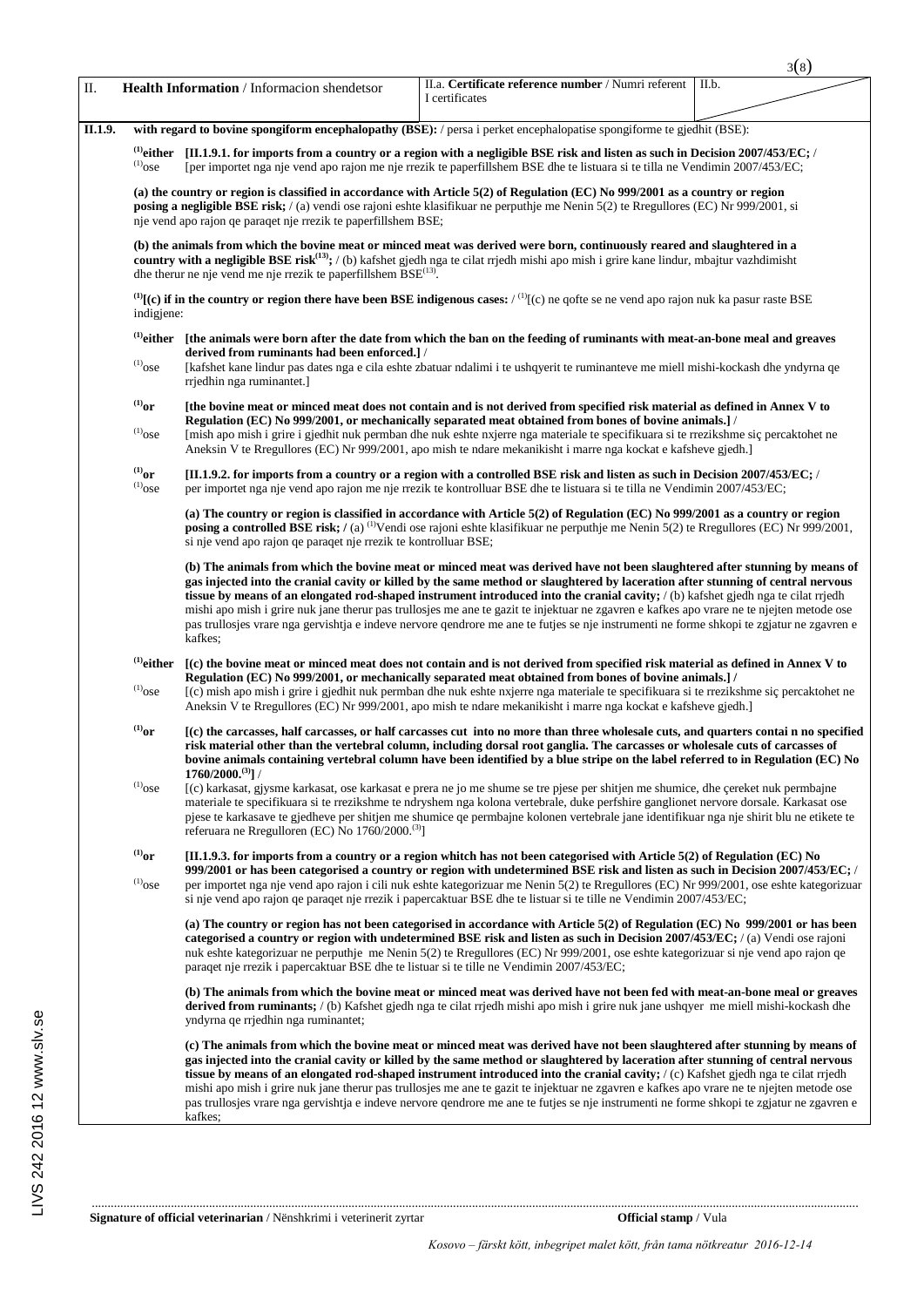|         |                                                                                                                                                                                                                                                                                                          |                                                                                                                                       |                                                                                                                                                                                                                                                                                                                                                                                                                                                                                                                                                                      | 4(8)  |
|---------|----------------------------------------------------------------------------------------------------------------------------------------------------------------------------------------------------------------------------------------------------------------------------------------------------------|---------------------------------------------------------------------------------------------------------------------------------------|----------------------------------------------------------------------------------------------------------------------------------------------------------------------------------------------------------------------------------------------------------------------------------------------------------------------------------------------------------------------------------------------------------------------------------------------------------------------------------------------------------------------------------------------------------------------|-------|
| П.      |                                                                                                                                                                                                                                                                                                          | Health Information / Informacion shendetsor                                                                                           | II.a. Certificate reference number / Çertifikate me<br>numer reference                                                                                                                                                                                                                                                                                                                                                                                                                                                                                               | II.b. |
|         | $^{(1)}$ either<br>$^{(1)}$ ose                                                                                                                                                                                                                                                                          | $\lceil$ (d) the bovine meat or minced meat was not derived from: /<br>[(d) mish apo mish i grire i gjedhit qe nuk eshte nxjerre nga: |                                                                                                                                                                                                                                                                                                                                                                                                                                                                                                                                                                      |       |
|         |                                                                                                                                                                                                                                                                                                          | percaktohet ne Aneksin V te Rregullores (EC) Nr 999/2001;                                                                             | (i.) specified risk material as defined in Annex V to Regulation $(EC)$ No 999/2001; / materiale te specifikuara si te rrezikshme sig                                                                                                                                                                                                                                                                                                                                                                                                                                |       |
|         | (ii.) nervous and lymphatic tissues exposed during the deboning process; / indet nervore dhe limfatike ekspozuar giate procesit te<br>heqjes se kockave<br>(iii.) mechanically separated meat obtained from bones of bovne animals.] / mish i ndare mekanikisht i marre nga kockat e kafsheve<br>gjedh.] |                                                                                                                                       |                                                                                                                                                                                                                                                                                                                                                                                                                                                                                                                                                                      |       |
|         | $^{(1)}$ or                                                                                                                                                                                                                                                                                              | $1760/2000.^{(3)}$ ] /                                                                                                                | [(d) the carcasses, half carcasses, or half carcasses cut into no more than three wholesale cuts, and quarters contain no specified<br>risk material other than the vertebral column, including dorsal root ganglia. The carcasses or wholesale cuts of carcasses of<br>bovine animals containing vertebral column have been identified by a blue stripe on the label referred to in Regulation (EC) No                                                                                                                                                              |       |
|         | $^{(1)}$ ose                                                                                                                                                                                                                                                                                             | ne Rregulloren (EC) No 1760/2000. <sup>(3)</sup> ]                                                                                    | [(d) karkasat, gjysme karkasat, ose karkasat e prera ne jo me shume se tre pjese per shitjen me shumice, dhe çereket nuk permbajne<br>materiale te specifikuara si te rrezikshme te ndryshem nga kolona vertebrale, duke perfshire ganglia dorsal rrenje. Karkasat ose pjese te<br>karkasave te gjedheve per shitje me shumice qe permbajne kolonen vertebrale jane identifikuar nga nje shirit blu ne etikete te referuara                                                                                                                                          |       |
|         |                                                                                                                                                                                                                                                                                                          |                                                                                                                                       | [II.1.10. it fulfils the requirements of Regulation (EC) No 1688/2005 implementing Regulation (EC) No 853/2004 of the Europian Parliament<br>and of the Council as regards special guarantees concerning Salmonella for consignments to Finland and Sweden of certain meat and<br>eggs;] / [ajo permbush kerkesat e Rregullores (KE) Nr 1688/2005 ne zbatimin e Rregullores (KE) Nr 853/2004 te Parlamentit Europian<br>dhe e Keshillit ne lidhje me garanci te posaçme ne lidhje me Salmonelat per dergesat e mishit te caktuar dhe vezeve nga Finlanda dhe Suedia; |       |
| II.2.   |                                                                                                                                                                                                                                                                                                          | <b>Animal health attestation:</b> / Vertetim i shendetit te kafsheve:                                                                 |                                                                                                                                                                                                                                                                                                                                                                                                                                                                                                                                                                      |       |
|         | i pershkruar ne Pjesa I:                                                                                                                                                                                                                                                                                 |                                                                                                                                       | I, the undersigned official veterinarian, hereby certify that the fresh meat described in Part I: / Une, i nenshkruari veterineri zyrtar, certifikoj qe mishi                                                                                                                                                                                                                                                                                                                                                                                                        |       |
| II.2.1. |                                                                                                                                                                                                                                                                                                          |                                                                                                                                       |                                                                                                                                                                                                                                                                                                                                                                                                                                                                                                                                                                      |       |
|         |                                                                                                                                                                                                                                                                                                          |                                                                                                                                       |                                                                                                                                                                                                                                                                                                                                                                                                                                                                                                                                                                      |       |
|         |                                                                                                                                                                                                                                                                                                          | place, and /                                                                                                                          | (a) has been free for 12 months from rinderpest, and during the same period no vaccination against this diseases has taken<br>(a) ka qene e lire per 12 muaj nga rinderpesti, dhe gjate te njejtes periudhe nuk eshte kryer asnje vaksinim kunder kesaj semundjeje, dhe                                                                                                                                                                                                                                                                                              |       |
|         |                                                                                                                                                                                                                                                                                                          | taken place;] /                                                                                                                       | <sup>(1)</sup> either (b) has been free for 12 months from foot-and-mouth disease, and during the same period no vaccination against this disease has                                                                                                                                                                                                                                                                                                                                                                                                                |       |
|         | $^{(1)}$ ose                                                                                                                                                                                                                                                                                             |                                                                                                                                       | (b) ka qene e lire per 12 muaj nga afta epizotike, dhe gjate te njejtes periudhe nuk eshte kryer asnje vaksinim kunder kesaj semundjeje;                                                                                                                                                                                                                                                                                                                                                                                                                             |       |
|         | $^{(1)}$ or                                                                                                                                                                                                                                                                                              |                                                                                                                                       |                                                                                                                                                                                                                                                                                                                                                                                                                                                                                                                                                                      |       |
|         |                                                                                                                                                                                                                                                                                                          |                                                                                                                                       | cases/outbreaks afterwards, and authorised to export this meat by Commission Regulation (EU) No  /, of                                                                                                                                                                                                                                                                                                                                                                                                                                                               |       |
|         | $^{(1)}$ ose                                                                                                                                                                                                                                                                                             |                                                                                                                                       |                                                                                                                                                                                                                                                                                                                                                                                                                                                                                                                                                                      |       |
|         |                                                                                                                                                                                                                                                                                                          | (dd/mm/vvvv), dhe                                                                                                                     |                                                                                                                                                                                                                                                                                                                                                                                                                                                                                                                                                                      |       |
|         | $^{(1)(5)}$ or<br>animals; $\rangle$                                                                                                                                                                                                                                                                     |                                                                                                                                       | (b) vaccination programmes against foot-and-mouth disease are being officially carried out and controlled in domestic bovine                                                                                                                                                                                                                                                                                                                                                                                                                                         |       |
|         |                                                                                                                                                                                                                                                                                                          |                                                                                                                                       | $^{(1)}$ ose [(b) programet e vaksinimit kunder aftes epizotike jane kryer dhe kontrolluar zyrtari sht ne kafshet gjedh shtepiake;]                                                                                                                                                                                                                                                                                                                                                                                                                                  |       |
|         | $^{(1)(6)}$ or                                                                                                                                                                                                                                                                                           |                                                                                                                                       | (b) has a systematic vaccination programme against foot-and-mouth disease and from herds where the efficacy of this<br>vaccination programme is controlled by the competent veterinary authority through a regular se rological surveillance<br>indicating adequate antibody levels and which also demonstrates the absence of foot-and-mouth virus circulation;]/                                                                                                                                                                                                   |       |
|         | $(1)(6)$ ose                                                                                                                                                                                                                                                                                             | jaftueshem dhe qe tregon mungesen e pranise se virusit te aftes epizotike;                                                            | [(b) kane nje program vaksinimi sistematik kunder aftes epizotike dhe jane mbarshtuar aty ku efikasiteti i ketij programi vaksinimi eshte<br>kontrolluar nga autoriteti competent veterinar nepermjet nje mbikqyrjeje serologjike te rregullt qe ka treguar nje nivel antitrupash te m                                                                                                                                                                                                                                                                               |       |
|         | $^{(1)(6)}$ or                                                                                                                                                                                                                                                                                           | absence of foot -and- mouth infection;] /                                                                                             | (b) has been free for 12 months from foot-and-mouth disease, and during the same period no vaccination against this disease<br>has taken place and is controlled by the competent veterinary authority through a regular surveillance demonstrating the                                                                                                                                                                                                                                                                                                              |       |
|         | $^{(1)(6)}$ ose                                                                                                                                                                                                                                                                                          | aftes epizotike;]                                                                                                                     | [(b) ka qene e lire per 12 muaj nga afta epizotike, dhe gjate te njejtes periudhe nuk eshte kryer asnje vaksinim kunder kesaj semundjeje<br>dhe eshte kontrolluar nepermjet nje mbikqyrjeje te rregullt nga autoriteti kompetent veteri nar qe ka treguar mungesen e semundjes se                                                                                                                                                                                                                                                                                    |       |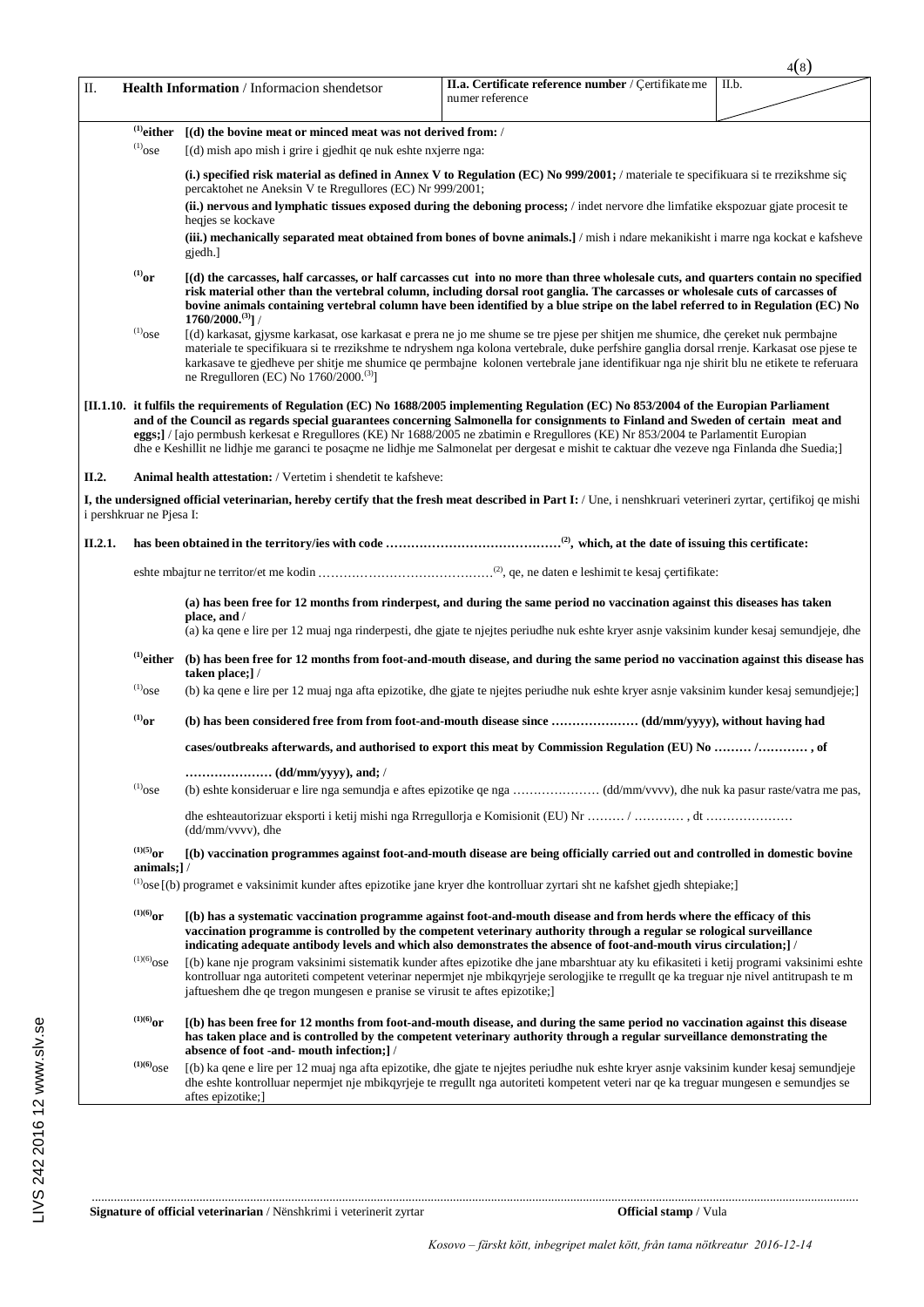|         |                                                                                                                                                                                                                                                                                                   |                                                                                                                                                                                                                                                                                                                                                                                                                                                                                                                                                                                                                                                                            |                                                                                                                                                                                                                                                                                                                                                                                                                                                 | 5(8)  |  |  |  |
|---------|---------------------------------------------------------------------------------------------------------------------------------------------------------------------------------------------------------------------------------------------------------------------------------------------------|----------------------------------------------------------------------------------------------------------------------------------------------------------------------------------------------------------------------------------------------------------------------------------------------------------------------------------------------------------------------------------------------------------------------------------------------------------------------------------------------------------------------------------------------------------------------------------------------------------------------------------------------------------------------------|-------------------------------------------------------------------------------------------------------------------------------------------------------------------------------------------------------------------------------------------------------------------------------------------------------------------------------------------------------------------------------------------------------------------------------------------------|-------|--|--|--|
| Π.      |                                                                                                                                                                                                                                                                                                   | Health Information / Informacion shendetsor                                                                                                                                                                                                                                                                                                                                                                                                                                                                                                                                                                                                                                | II.a. Certificate reference number / Çertifikate me<br>numer reference                                                                                                                                                                                                                                                                                                                                                                          | II.b. |  |  |  |
| II.2.2. | has been obtained from animals that: / jane perfituar nga kafshe qe :                                                                                                                                                                                                                             |                                                                                                                                                                                                                                                                                                                                                                                                                                                                                                                                                                                                                                                                            |                                                                                                                                                                                                                                                                                                                                                                                                                                                 |       |  |  |  |
|         | <sup>(1)</sup> either [have remained in the territory described under point II.2.1 since birth, or for at least the last thr ee months before slaughter;] /<br>(1) ose [kane qendruar ne nje territor te pershkruar sipas pikes II.2.1 qe nga lindja, ose per tre muajt e fundit perpara therjes; |                                                                                                                                                                                                                                                                                                                                                                                                                                                                                                                                                                                                                                                                            |                                                                                                                                                                                                                                                                                                                                                                                                                                                 |       |  |  |  |
|         |                                                                                                                                                                                                                                                                                                   |                                                                                                                                                                                                                                                                                                                                                                                                                                                                                                                                                                                                                                                                            |                                                                                                                                                                                                                                                                                                                                                                                                                                                 |       |  |  |  |
|         |                                                                                                                                                                                                                                                                                                   |                                                                                                                                                                                                                                                                                                                                                                                                                                                                                                                                                                                                                                                                            |                                                                                                                                                                                                                                                                                                                                                                                                                                                 |       |  |  |  |
|         |                                                                                                                                                                                                                                                                                                   |                                                                                                                                                                                                                                                                                                                                                                                                                                                                                                                                                                                                                                                                            |                                                                                                                                                                                                                                                                                                                                                                                                                                                 |       |  |  |  |
|         |                                                                                                                                                                                                                                                                                                   |                                                                                                                                                                                                                                                                                                                                                                                                                                                                                                                                                                                                                                                                            |                                                                                                                                                                                                                                                                                                                                                                                                                                                 |       |  |  |  |
|         |                                                                                                                                                                                                                                                                                                   |                                                                                                                                                                                                                                                                                                                                                                                                                                                                                                                                                                                                                                                                            |                                                                                                                                                                                                                                                                                                                                                                                                                                                 |       |  |  |  |
|         |                                                                                                                                                                                                                                                                                                   |                                                                                                                                                                                                                                                                                                                                                                                                                                                                                                                                                                                                                                                                            |                                                                                                                                                                                                                                                                                                                                                                                                                                                 |       |  |  |  |
| II.2.3. |                                                                                                                                                                                                                                                                                                   |                                                                                                                                                                                                                                                                                                                                                                                                                                                                                                                                                                                                                                                                            | has been obtained from animals coming from holdings in wchich: / jane perfituar nga kafshe qe vijne nga ferma ne te cilat:                                                                                                                                                                                                                                                                                                                      |       |  |  |  |
|         |                                                                                                                                                                                                                                                                                                   | prezente eshte vaksinuar kunder [aftes epizotike ose] <sup>(7)</sup> rinderpestit, dhe                                                                                                                                                                                                                                                                                                                                                                                                                                                                                                                                                                                     | a) none of the animals present therein have been vaccinated against [foot-and-mouth disease or] <sup>(7)</sup> rinderpest, and /(a) asnje nga kafshet                                                                                                                                                                                                                                                                                           |       |  |  |  |
|         | $^{(1)}$ either                                                                                                                                                                                                                                                                                   | mouth disease or rinderpest during the previous 30 days,]/                                                                                                                                                                                                                                                                                                                                                                                                                                                                                                                                                                                                                 | [(b) in these holdings, and in the holdings situated in their vicinity within 10 km, there has been no case/outbreak of foot-and-                                                                                                                                                                                                                                                                                                               |       |  |  |  |
|         | $^{(1)}$ ose                                                                                                                                                                                                                                                                                      | rinderpestit gjate 30 diteve te meparshme,                                                                                                                                                                                                                                                                                                                                                                                                                                                                                                                                                                                                                                 | (b) ne keto ferma, dhe ne fermat ne afersi te tyre ne nje rreze 10 km, nuk ka patur asnje rast/vater te semundjes se aftes epizotike ose                                                                                                                                                                                                                                                                                                        |       |  |  |  |
|         | $^{(1)(8)}$ or                                                                                                                                                                                                                                                                                    |                                                                                                                                                                                                                                                                                                                                                                                                                                                                                                                                                                                                                                                                            | (b) there is no official restriction for health reason and where, in these holdings and in the holdings situated in their vicinity<br>within 25 km, there has been no case/outbreak of foot-and-mouth disease or rinderpest during the previous 60 days, and /                                                                                                                                                                                  |       |  |  |  |
|         |                                                                                                                                                                                                                                                                                                   | $^{(1)(8)}$ ose<br>(b) nuk ka patur asnje bllokim zyrtar per arsye shendetsore dhe ku, ne keto ferma dhe ne fermat e vendosura ne afersi me nje rreze 25<br>km, nu k ka pasur asnje rast/vater te aftes epizotike apo rinderpestit gjate 60 diteve te fundit, dhe                                                                                                                                                                                                                                                                                                                                                                                                          |                                                                                                                                                                                                                                                                                                                                                                                                                                                 |       |  |  |  |
|         | (c) they have remained for at least 40 days before direct dispatch to the slaughterhouse; : / (c) ato kane ndenjur per 40 ditet e fundit perpara<br>dergimit direkt ne nje thertore;];                                                                                                            |                                                                                                                                                                                                                                                                                                                                                                                                                                                                                                                                                                                                                                                                            |                                                                                                                                                                                                                                                                                                                                                                                                                                                 |       |  |  |  |
|         | $^{(1)(14)}$ or<br>[(c) they have remained for at least 40 days before passing through one assembly centre approved by the competent veterinary<br>authority without coming into contact with animals of a diferent health status prior to subsequently going directly to a<br>slaughterhouse;]/  |                                                                                                                                                                                                                                                                                                                                                                                                                                                                                                                                                                                                                                                                            |                                                                                                                                                                                                                                                                                                                                                                                                                                                 |       |  |  |  |
|         | $^{\left(1\right)\left(14\right)}\!{\rm OSe}$                                                                                                                                                                                                                                                     |                                                                                                                                                                                                                                                                                                                                                                                                                                                                                                                                                                                                                                                                            | (c) ata kane ndenjur per te pakten 40 dite para se te kalojne neper nje qender grumbullimit te miratuar nga autoriteti kompetent<br>veterinar pa pasur kontakt me kafshe me nje status te shendetsor te ndryshem para dergimit te drejtperdrejte ne nje thertore;                                                                                                                                                                               |       |  |  |  |
|         | $^{(1)(9)}$ or<br>$(1)(9)$ ose                                                                                                                                                                                                                                                                    | (b) there is no official restriction for health reasons and where, in these holdings and in the holdings situa ted in their vicinity<br>within 10 km, there has been no case/outbreak of foot-and-mouth disease or rinderpest during the previous 12 months, and /<br>(b) nuk ka patur asnje bllokim zyrtar per arsye shendetsore dhe ku, ne keto ferma dhe ne fermat e vendosura ne afersi me nje rreze 10                                                                                                                                                                                                                                                                |                                                                                                                                                                                                                                                                                                                                                                                                                                                 |       |  |  |  |
|         |                                                                                                                                                                                                                                                                                                   | km, nuk ka pasur asnje rast/vater te aftes epizotike apo rinderpestit gjate 12 muajve te fundit, dhe                                                                                                                                                                                                                                                                                                                                                                                                                                                                                                                                                                       |                                                                                                                                                                                                                                                                                                                                                                                                                                                 |       |  |  |  |
|         | (c) they have remained for at least 40 days before direct dispatch to the slaughterhouse; $/$ (c) ato kane ndenjur per 40 ditet e fundit perpara<br>dergimit direkt ne nje thertore;                                                                                                              |                                                                                                                                                                                                                                                                                                                                                                                                                                                                                                                                                                                                                                                                            |                                                                                                                                                                                                                                                                                                                                                                                                                                                 |       |  |  |  |
|         | $^{(1)(6)}$ [(d) animals have not been introduced during the last 3 months from areas not approved by the EU; /(d) kafshet nuk jane futur gjate 3<br>muajve te fundit ne zona te pamiratuara nga BE;                                                                                              |                                                                                                                                                                                                                                                                                                                                                                                                                                                                                                                                                                                                                                                                            |                                                                                                                                                                                                                                                                                                                                                                                                                                                 |       |  |  |  |
|         | (e) animals are identified and registered in the national System of Identification and Certification of Origin for bovine animals; /<br>(e) kafshet jane identifikuar dhe registruar ne Sistemin kombetar te Identifikimit dhe Certifikimit te Origjines per kafshet gjedh;                       |                                                                                                                                                                                                                                                                                                                                                                                                                                                                                                                                                                                                                                                                            |                                                                                                                                                                                                                                                                                                                                                                                                                                                 |       |  |  |  |
|         |                                                                                                                                                                                                                                                                                                   | (f) the holdings in question are listed as approved holdings, following a favorable competent authorities inspection and official report, in<br>TRACES <sup>(10)</sup> and inspections are regularly carried out by the competent authorities to ensure that the relevant requirements provided<br>for in Regulation (EU) No 206/2010; / (f) fermat ne fjale jane te listuara si ferma te miratuara, pas inspektimit dhe raportit zyrtar te favorshem<br>nga autoritetet kompetente, ne TRACES <sup>(10</sup> ) dhe inspektimet jane kryer rregullisht nga autoritetet kompetente per tu siguruar per kerkesat<br>perkatese te parashikuara ne Rregulloren (BE) Nr 206/20; |                                                                                                                                                                                                                                                                                                                                                                                                                                                 |       |  |  |  |
| II.2.4. |                                                                                                                                                                                                                                                                                                   | has been obtained from animals which: / jane perfituar nga kafshe qe:                                                                                                                                                                                                                                                                                                                                                                                                                                                                                                                                                                                                      |                                                                                                                                                                                                                                                                                                                                                                                                                                                 |       |  |  |  |
|         |                                                                                                                                                                                                                                                                                                   | plotesojne kushtet referuar ne pikat II.2.1' II2.2 dhe II2.3;                                                                                                                                                                                                                                                                                                                                                                                                                                                                                                                                                                                                              | (a) have been transported from their holdings in vehicles, cleaned and disinfected before loading, to an approved slaughterhouse without<br>contact with other animals which did not comply with the conditions referred to in point $II.2.1'$ II2.2 and II2.3; /(a) jane transportuar nga<br>fermat e tyre ne mjete, te pastruara dhe dezinfektuara perpara ngarkimit, ne nje thertore te miratuar p a asnje kontakt me kafshe te tjera qe nuk |       |  |  |  |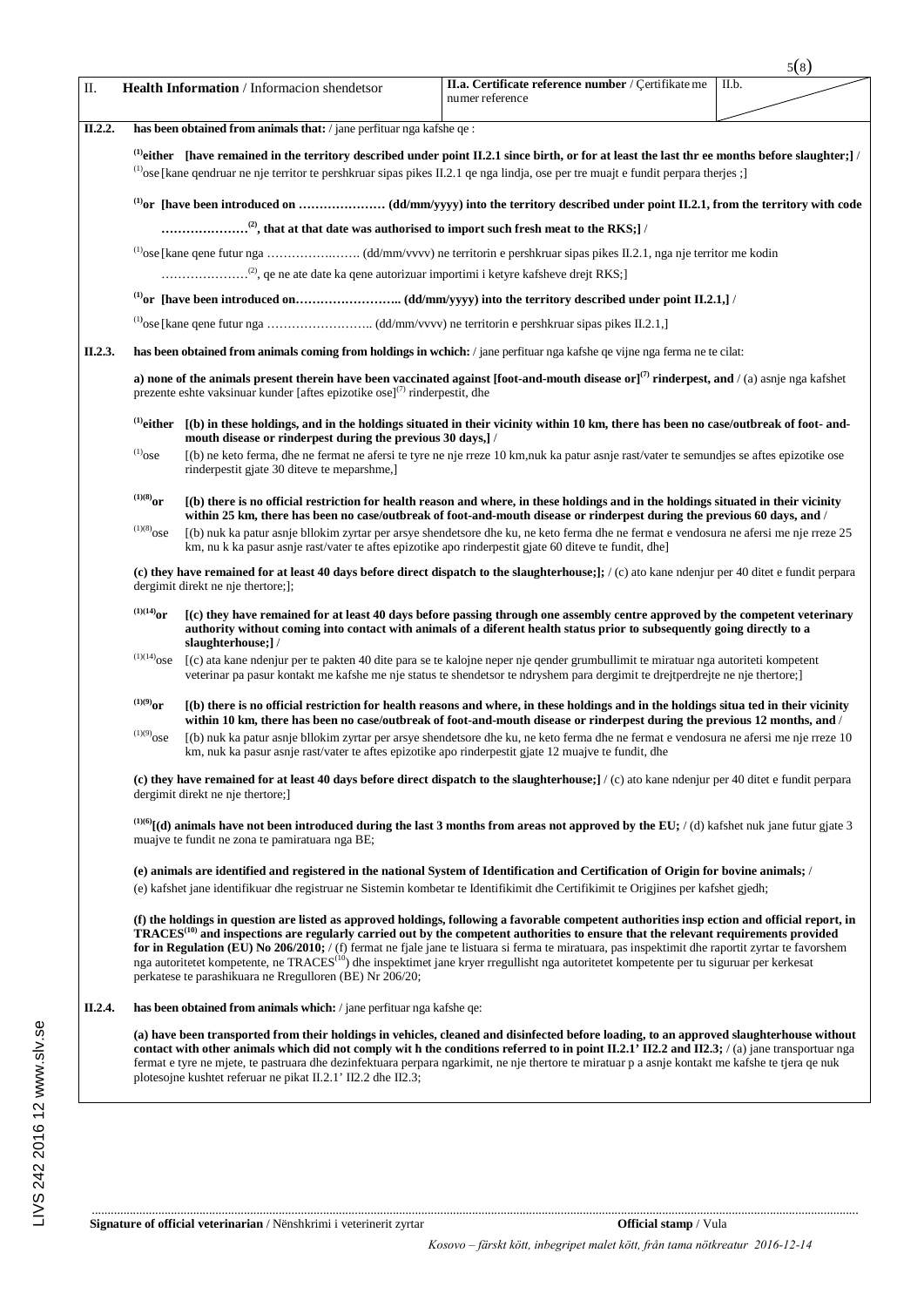| П.      |                                                                                                                                                                                                                                                                                                                                                                                                                                                                                                                                                                                                                                                                                                                                                                                                                                                                                                                                                                                | Health Information / Informacion shendetsor                                                                                                     | II.a. Certificate reference number / Çertifikate me<br>numer reference                                                                                                                                                                                                                                                                                                                                                                                 | II.b. |  |  |  |
|---------|--------------------------------------------------------------------------------------------------------------------------------------------------------------------------------------------------------------------------------------------------------------------------------------------------------------------------------------------------------------------------------------------------------------------------------------------------------------------------------------------------------------------------------------------------------------------------------------------------------------------------------------------------------------------------------------------------------------------------------------------------------------------------------------------------------------------------------------------------------------------------------------------------------------------------------------------------------------------------------|-------------------------------------------------------------------------------------------------------------------------------------------------|--------------------------------------------------------------------------------------------------------------------------------------------------------------------------------------------------------------------------------------------------------------------------------------------------------------------------------------------------------------------------------------------------------------------------------------------------------|-------|--|--|--|
|         | (b) at the slaughterhouse, have passed ante-mortem health inspection during the 24 hours before slaughter and, in particular, have shown                                                                                                                                                                                                                                                                                                                                                                                                                                                                                                                                                                                                                                                                                                                                                                                                                                       |                                                                                                                                                 |                                                                                                                                                                                                                                                                                                                                                                                                                                                        |       |  |  |  |
|         | no evidence of the diseases referred to in point $II.2.1$ ; (b) ne thertore, i jane nenshtruar nje inspektimi shendets or ante-mortem giate 24 oray                                                                                                                                                                                                                                                                                                                                                                                                                                                                                                                                                                                                                                                                                                                                                                                                                            |                                                                                                                                                 |                                                                                                                                                                                                                                                                                                                                                                                                                                                        |       |  |  |  |
|         |                                                                                                                                                                                                                                                                                                                                                                                                                                                                                                                                                                                                                                                                                                                                                                                                                                                                                                                                                                                | perpara there is dhe, ne vecanti, nuk kane shfaqur shenja te semundjeve referuar ne piken II.2.1;                                               |                                                                                                                                                                                                                                                                                                                                                                                                                                                        |       |  |  |  |
|         |                                                                                                                                                                                                                                                                                                                                                                                                                                                                                                                                                                                                                                                                                                                                                                                                                                                                                                                                                                                |                                                                                                                                                 |                                                                                                                                                                                                                                                                                                                                                                                                                                                        |       |  |  |  |
|         |                                                                                                                                                                                                                                                                                                                                                                                                                                                                                                                                                                                                                                                                                                                                                                                                                                                                                                                                                                                |                                                                                                                                                 |                                                                                                                                                                                                                                                                                                                                                                                                                                                        |       |  |  |  |
|         |                                                                                                                                                                                                                                                                                                                                                                                                                                                                                                                                                                                                                                                                                                                                                                                                                                                                                                                                                                                |                                                                                                                                                 |                                                                                                                                                                                                                                                                                                                                                                                                                                                        |       |  |  |  |
|         |                                                                                                                                                                                                                                                                                                                                                                                                                                                                                                                                                                                                                                                                                                                                                                                                                                                                                                                                                                                | kane reaguar negativisht ndaj nje testi zyrtar intra-dermal tuberkulozi i kryer brenda tre muajve perpara therjes;                              | <sup>(5)(12)</sup> [(d) have reacted negatively to an official intra-dermal tuberculosis test carried out within three months before slaughter;] / <sup>(5)(12</sup> )(d)                                                                                                                                                                                                                                                                              |       |  |  |  |
|         |                                                                                                                                                                                                                                                                                                                                                                                                                                                                                                                                                                                                                                                                                                                                                                                                                                                                                                                                                                                |                                                                                                                                                 | $^{(5)(18)}$ [(e) at the slaughterhouse have been kept prior to slaughter completely separate from animals the meat of which is not inte nded for<br>in RKS]; $/$ <sup>(5)(18)</sup> (e) ne thertore jane mbajtur perpara therjes te ndara plotesisht nga kafshet mishi i te cilave nuk eshte destinuar per ne RKS];                                                                                                                                   |       |  |  |  |
| II.2.5. | has been obtained in an establishment around which, within a radius of 10 km, there has been no case/outbreak of the diseases referred to in<br>point II.2.1 during the previous 30 days or, in the event of a case/outbreak of disease, the preparation of meat for importation into RKS has<br>been authorised only after slaughter of all animals present, removal of all meat, and the total cleaning and disinfection of the establishment<br>under the control of an official veterinarian; / jane mbajtur ne nje stabiliment perreth te cilit, ne nje rreze prej 10 km nuk ka pasur asnje rast/vater te<br>semundjeve referuar pikes II.2.1 gjate 30 diteve te fundit ose, ne rast te nje rasti/vatre te nje semundjeje, pergatitja e mishit per import drejt RKS te<br>autorizuar vetem pas therjes se te gjitha kafsheve prezente, largimit te te gjitha mishrave, dhe pastrimit dhe dezinfektimit total te stabilimentit nen<br>kontroll in e nje veterineri zyrtar; |                                                                                                                                                 |                                                                                                                                                                                                                                                                                                                                                                                                                                                        |       |  |  |  |
| П.2.6.  |                                                                                                                                                                                                                                                                                                                                                                                                                                                                                                                                                                                                                                                                                                                                                                                                                                                                                                                                                                                |                                                                                                                                                 |                                                                                                                                                                                                                                                                                                                                                                                                                                                        |       |  |  |  |
|         | certificate;]/                                                                                                                                                                                                                                                                                                                                                                                                                                                                                                                                                                                                                                                                                                                                                                                                                                                                                                                                                                 |                                                                                                                                                 | $^{(5)}$ either [has been obtained and prepared without contact with other meats not complying with the conditions required in this                                                                                                                                                                                                                                                                                                                    |       |  |  |  |
|         | $^{(5)}$ ose                                                                                                                                                                                                                                                                                                                                                                                                                                                                                                                                                                                                                                                                                                                                                                                                                                                                                                                                                                   |                                                                                                                                                 | [jane mbajtur dhe pergatitur pa asnje kontakt me mishra te tjere qe nuk plotesojne kushtet e kesaj certifikate;]                                                                                                                                                                                                                                                                                                                                       |       |  |  |  |
|         | $^{(5)(13)}$ or                                                                                                                                                                                                                                                                                                                                                                                                                                                                                                                                                                                                                                                                                                                                                                                                                                                                                                                                                                |                                                                                                                                                 | [contains [boneless meat] [ and] [minced meat] <sup>(1)</sup> , obtained only from de-boned meat than offal that was obtained from carcases<br>in which the main accessible lymphatic glands have been removed, which have been submitted to maturation at a temperature<br>above +2°C for at least 24 hours before the bones were removed and in which the pH value of the meat was below 6.0 when                                                    |       |  |  |  |
|         | tested electronically in the middle of the longissimus-dorsi muscle after maturation and before de-boning, and /<br>$^{(5)(13)}$ ose<br>[permban [mish pa kocka] [dhe] [mish te grire] <sup>(1)</sup> , eshte perfituar vetem prej mishrave pa kocka i ndryshem nga mbeturinat e perfituara<br>nga karkasat ne te cilat gjendrat kryesore limfatike qe arrihen jane hequr, dhe i jane nenshtruar maturimit ne temperature nen +2°C per<br>te pakten 24 ore para se te jene levizur, dhe dhe ne te cilin vlera e pH te mishit ka qene nen 6,0 kur eshte matur elektronikisht ne mesin e<br>muskulit longissimus-dorsi pas maturimit dhe para heqjes se kockave, dhe                                                                                                                                                                                                                                                                                                             |                                                                                                                                                 |                                                                                                                                                                                                                                                                                                                                                                                                                                                        |       |  |  |  |
|         |                                                                                                                                                                                                                                                                                                                                                                                                                                                                                                                                                                                                                                                                                                                                                                                                                                                                                                                                                                                | ambalaxhuar ne kuti apo kasa kartoni per ruajtje te metejshme ne zonat e percaktuara;                                                           | has been kept strictly separate from meat not conforming to the requirements referred to in this certificate during all stages of itsproduction,<br>de-boning and storage until it has been packed in boxes or cartons for further storage in dedicated areas; // kane qene rreptesisht te ndara nga<br>mishra jo konforme me kerkesat e referuara ne kete certifikate gjate te gjitha fazave te prodhimit, ç'kockezimit dhe ruajtjes deri sa nuk jane |       |  |  |  |
|         | $^{(1)(9)}$ or                                                                                                                                                                                                                                                                                                                                                                                                                                                                                                                                                                                                                                                                                                                                                                                                                                                                                                                                                                 |                                                                                                                                                 | [contains [boneless meat] [ and] [minced meat] <sup>(1)</sup> , obtained only from de-boned meat other than offal that was obtained from<br>carcases in which the main accessible lymphatic glands have been removed, which have been submitted to maturation at a                                                                                                                                                                                     |       |  |  |  |
|         | $^{(1)(9)}$ ose                                                                                                                                                                                                                                                                                                                                                                                                                                                                                                                                                                                                                                                                                                                                                                                                                                                                                                                                                                | temperature above $+2$ <sup>o</sup> C for at least 24 hours before the bones were removed, and<br>te pakten 24 ore para se te jene levizur, dhe | [permban [mish pa kocka] [dhe] [mish te grire] <sup>(1)</sup> , eshte perfituar vetem prej mishrave pa kocka i ndryshem nga mbeturinat e perfituara<br>nga karkasat ne te cilat gjendrat kryesore limfatike qe arrihen jane hequr, dhe i jane nenshtruar maturimit ne temperature nen +2°C per                                                                                                                                                         |       |  |  |  |
|         |                                                                                                                                                                                                                                                                                                                                                                                                                                                                                                                                                                                                                                                                                                                                                                                                                                                                                                                                                                                | ambalaxhuar ne kuti apo kasa kartoni per ruajtje te metejshme ne zonat e percaktuara.                                                           | has been kept strictly separate from meat not conforming to the requirements referred to in this certificate during all stages of itsproduction,<br>de-boning and storage until it has been packed in boxes or cartons for further storage in dedicated areas.] / kane qene rreptesisht te ndara nga<br>mishra jo konforme me kerkesat e referuara ne kete certifikate gjate te gjitha fazave te prodhimit, c'kockezimit dhe ruajtjes deri sa nuk jane |       |  |  |  |
| II.3.   |                                                                                                                                                                                                                                                                                                                                                                                                                                                                                                                                                                                                                                                                                                                                                                                                                                                                                                                                                                                | <b>Animal welfare attestation</b> / Vertetim per mirgenien e kafsheve                                                                           |                                                                                                                                                                                                                                                                                                                                                                                                                                                        |       |  |  |  |
|         | I, the undersigned official veterinarian, hereby certify, that the fresh meat described in Part I derives from animals which have been treated in the<br>slaughterhouse before and at the time of slaughter or killing in accordance with the relevant provisions of National legislation. / Une, i nenshkruari<br>veterineri zyrtar, çertifikoj qe mishi i pershkruar me lart rrjedh nga kafshe qe jane trajtuar ne thertore perpara dhe gjate kohes se therjes ne perputhje me<br>dispozitat e legjislacionit Kombëtar.                                                                                                                                                                                                                                                                                                                                                                                                                                                      |                                                                                                                                                 |                                                                                                                                                                                                                                                                                                                                                                                                                                                        |       |  |  |  |
|         | Notes / Shenime                                                                                                                                                                                                                                                                                                                                                                                                                                                                                                                                                                                                                                                                                                                                                                                                                                                                                                                                                                |                                                                                                                                                 |                                                                                                                                                                                                                                                                                                                                                                                                                                                        |       |  |  |  |
|         | kryqezime te tyre).                                                                                                                                                                                                                                                                                                                                                                                                                                                                                                                                                                                                                                                                                                                                                                                                                                                                                                                                                            |                                                                                                                                                 | This certificate is meant for fresh meat, including minced meat, of domestic bovine animals (including Bison and Bubalus species and their cross-<br>breeds). / Kjo certifikate do te perdoret per mish te fresket, perfshire mish i grire te kafsheve gjedhe shtepiake (perfshire speciet Bison dhe Bubalus dhe                                                                                                                                       |       |  |  |  |
|         |                                                                                                                                                                                                                                                                                                                                                                                                                                                                                                                                                                                                                                                                                                                                                                                                                                                                                                                                                                                | shendetshem per konsum human si i fresket, i ftohte ose i ngrire.                                                                               | <b>Fresh meat means all animal parts fit for human consumption whether fresh, chilled or frozen.</b> / Mishi i fresket ne te gjitha pjeset e kafsheve i                                                                                                                                                                                                                                                                                                |       |  |  |  |

6(8)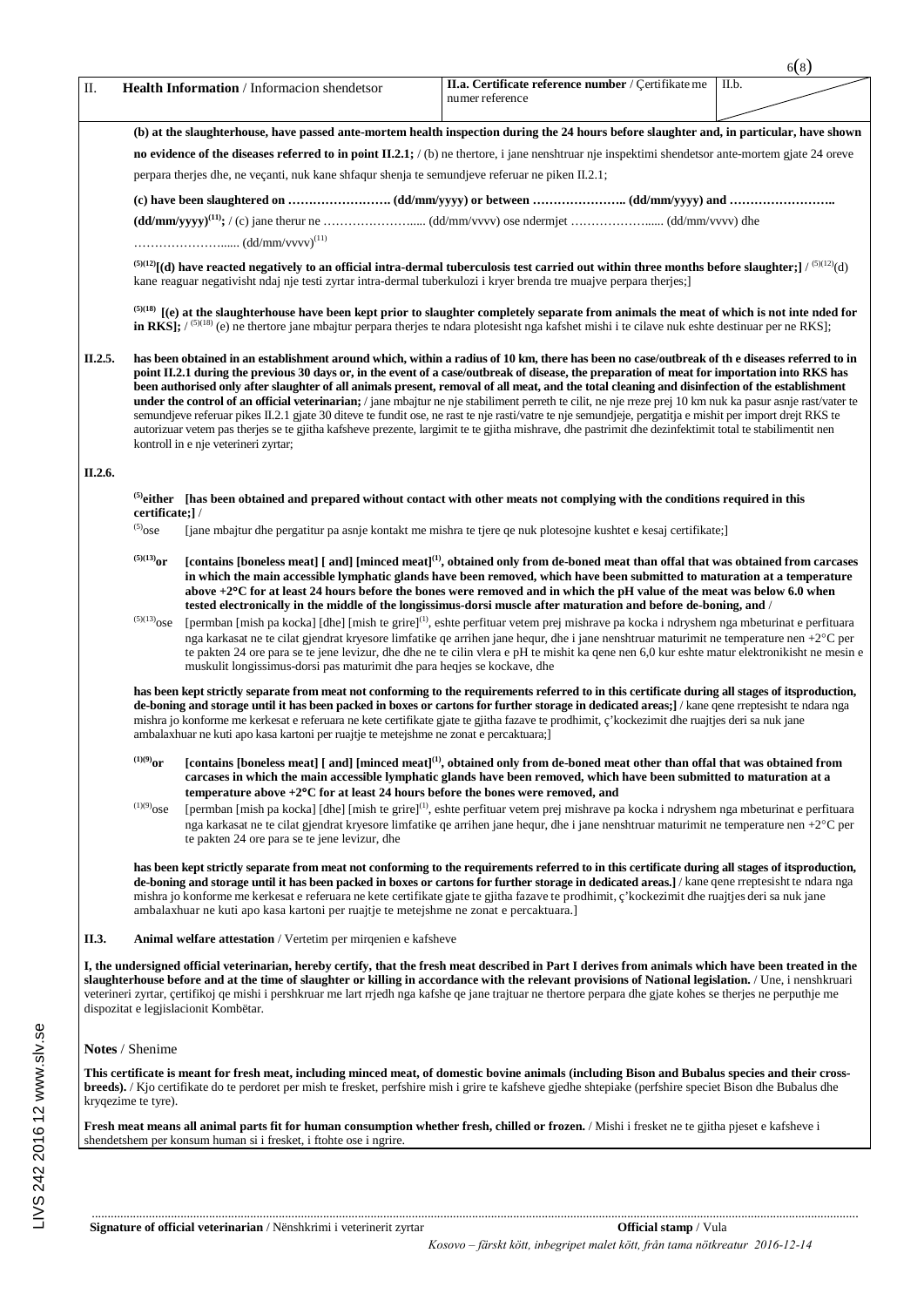| П. | <b>Health Information</b> / Informacion shendetsor | <b>II.a. Certificate reference number</b> / Certifikate me | ILb. |
|----|----------------------------------------------------|------------------------------------------------------------|------|
|    |                                                    | numer reference                                            |      |

 $\tau(\circ)$ 

**Part I** / Pjesa I

- **Box reference I.8: provide the code of territory as appearing in Part I of Annex II of Regulation (EC) No 206/2010.** / Te vihet kodi i te territorit siç percaktohet ne Pjesen I te Aneksit II te Rregullores (KE) Nr. 206/2010.
- **Box reference I.11: Place of origin: name and address of the dispatch establishment.** / Vendi i origjines: emri dhe adresa e stabilimentit dergues.
- **Box reference I.15: Registration number (railway wagons or container and lorries), flight numbers (aircraft) or name (ship) is to be provided. In the case of unloading and reloading, the consignor must inform the BIP of entry into the RKS.** / Numri i regjistrimit (vagone hekurudhor ose kontenier dhe kamion), numri i fluturimit (avion) ose emri (anije). Ne rast te shkarkimit dhe ringarkimit, importuesi duhet te lajmeroje PKK hyrese ne RKS.
- **Box reference I.19: Use the appropriate HS code: 02.01, 02.02, 02.06 or 05.04. In addition, for those territories of origin without the entry "A" or "F" in column 5 "SG" of Part 1 to Annex II to Regulation (EU) No 206/2010, the HS code 15.02 may also be used when appropriate.** / Perdorni kodin e duhur HS : 02.01, 02.02, 02.06 ose 05.04. perveç kesaj, per ato territore te origj ines ne hyrjen "A" ose"F" ne kolonen 5 "SG" te Pjeses 1 te Aneksit II te Rregullores (KE) Nr. 206/2010, kodi HS 15.02 mund te perdoret kur eshte i nevojshem.
- **Box reference I.20: Indicate total gross weight and total net weight.** / Vendosni peshen totale bruto dhe peshen totale neto.
- **Box reference I.23: For containers or boxes, the container number and the seal number ( if applicable ) should be incluted.** / Per konteinere ose kuti, numri i konteniereve dhe numri vulave (nese aplikohet) duhet te perfshihet.
- **Box reference I.28:** *Nature of commodity***: Indicate "carcass-whole", "carcass-side", "carcass-quarters", "cuts", "offal" or "minced meat".** / *Natyra e mallit*: Tregoni "karkase e plote", "gjysem-karkase","çerek-karkase", "prerje", "te brendshme"ose "mish i grire".

**Minced meat is deboned meat that has been minced into fragments and that must have been prepared exclusively from striated muscle (including the adjoining fatty tissues) except heart muscle.** / Mish i grire eshte mish pa kocka i grire ne fragmente dhe i pergatitur ekskluzivisht nga muskujt e strijuar (duke perfshire indet yndyrore fqinj), perjashtuar muskujt e zemres.

**- Box reference I.28:** *Treatment type***: If appropriate, indicate "deboned"; "bone in"; " matured".** / *Tipi i trajtimit*: Nese eshte e pershtatshme, tregoni "pa kocka"; "me kocka "; "maturuar".

- **Part II** / Pjesa II **(1) Keep as appropriate.** / Ruani sic duhet.
- **(2) Code of the territory as appear in Part 1 of Annex II to Regulation (EC) No 206/2010.** / Kodi i territorit siç paraqitet ne Pjesen I te Aneksit II te Rregullores (KE) Nr 206/2010.
- **(3) The number of bovine carcasses or wholesale cuts of carcasses, from which removal of the vertebral column is required as well as the number where removal of the vertebral column is not required must be added to the common veterinary entry document referred to in Article 2 (1) of Regulation (EC) No 136/2004.** / numrin e karkasave te gjedhit apo prerje te karkasave per shitje me shumice, nga te cilat largimi i kolones vertebrale eshte i nevojshem, si dhe numrin ku heqja e kolones vertebrale nuk eshte i nevojshem duhet te shtohet ne dokumentin e perbashket veterinar te hyrjes referuar ne Nenin 2 (1) te Rregullores (KE) Nr 136/2004.
- **(4)**
- **(5) Only matured de-boned meat fulfilling the supplementary guarantees referred to in footnote. (8)** / Vetem mish pa kocke i maturuar permbush garancite plotesuese te permendura ne shenimin.<sup>(8)</sup>
- Supplementary guarantees regarding import of matured de-boned meat to be provided when required in column 5 "SG" of Part 1 of Annex II to Regulation (EC) No 206/2010 with the entry "H". / Garancite suplementare persa i perket mishit pa kocka te maturuar duhet te jepen nese nevoiten ne kollonen 5 "SG" ne Pjesen I te Aneksit II te Rregullores (KE) Nr 206/2010), ne hyrjen "H".
- **(7) Delete when the exporting country carries out vaccination against foot -and-mouth disease with serotypes A, O or C, and this country is allowed**  to export to the RKS of matured de-boned meat or trimmed-offal, which fulfils the supplementary guarantees described under, respectively, (13) or (14) below. / Fshihet kur vendi eksportues kryen nje vaksinim kunder aftes e eksportoje drejt RKSe mish pa kocka dhe brendshme te copetuara, qe plotesojne garancite suplementare te pershkruara me poshte, respektivisht, (13))  $ose^{(14)}$  ne vazhdim.
- **(8) Supplementary guarantees regarding meats from matured de-boned meat to be provided when required in column 5 "SG" of Part 1 to Annex II to Regulation (EC) No 206/2010, with the entry "A".** / Garancite suplementare persa i perket mishit pa kocka te maturuar duhet te jepen nese nevoiten ne kollonen 5 "SG" te Pjeses I te Aneksit II te Rregullores (KE) Nr 206/2010), ne hyrjen "A".
- **(9) Supplementary guarantees regarding meats from matured de-boned meat to be provided when required in column 5 "SG" of Part 1 of Annex II to Regulation (EC) No 206/2010, with the entry "F". The matured de-boned meat shall not be allowed for importation into the RKS until 21**  days after the date of slaughter of the animals. / Garancite suplementare persa i perket mishit pa kocka te maturuar duhet t e jepen nese nevoiten ne kollonen 5 "SG" te Pjeses I te Aneksit II te Rregullores (KE) Nr 206/2010, ne hyrjen "F". mishi pa kocka i maturuar nuk eshte lejuar per importim ne RKS deri ne 21 dite pas dates se therjes se kafsheve.
- **(10) The list of approved holdings provided by the competent authority is reviewed on a regular basis and kept up to date by the competent authority. RKS will ensure that this list of approved holdings is made publicly available for information purposes through its integrated co mputerized veterinary system.** / Lista e fermave te miratuara nga autoriteti kompetent eshte shqyrtuar dhe mbajtur ne baze te rregullt organi kompetent. RKS do te siguroje qe kjo liste e fermave te miratuara eshte bere publike ne dispozicion me qellim informimin permes nje sistemi kompjuterik te integruar veterinar.
- **(11) Date or dates of slaughter. Imports of this meat shall not be allowed when obtained from animals slaughtered either prior to the date of authorisation for exportation to the RKS of the country, territory or part thereof referred to in boxes I.7 and I.8, or during a period where restrictive measures have been adopted by the against imports of this meat from this country, territory or part thereof.** / Data ose datat e therjes. Importi i ketij mishi nuk eshte lejuar kur eshte perfituar nga kafshe te therura ose para dates se autorizimit per eksportim drejt RKS per vendin, territorit apo pjese e tij, ose gjate nje periudhe ne te cilen masat kufizuese kane qene pershtatur nga ana e RKS kunder importit te ketij mishi nga ai vend, territorit apo pjese e tij.